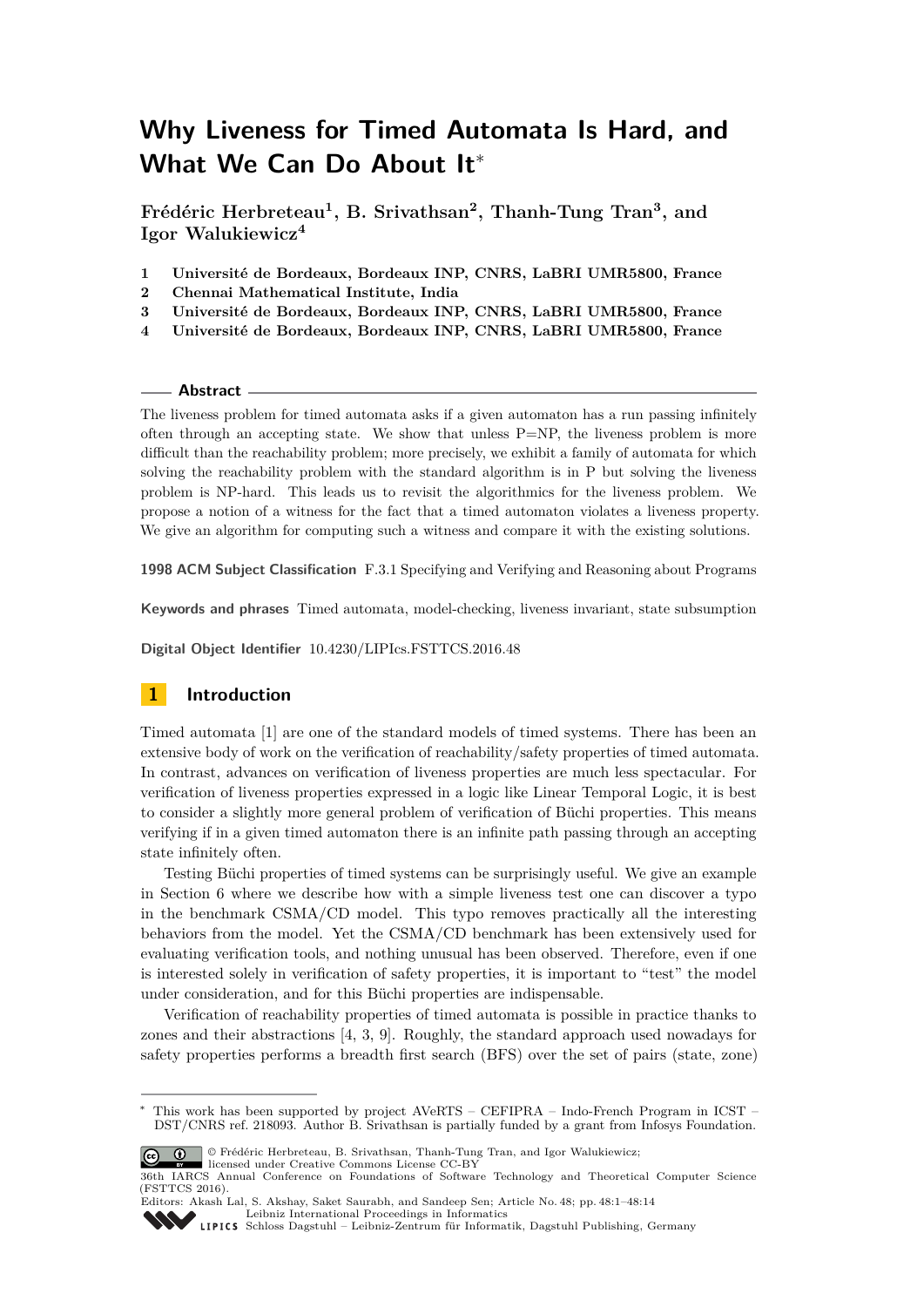#### **48:2 Why Liveness for Timed Automata Is Hard, and What We Can Do About It**

reachable in the automaton, storing only pairs with the maximal abstracted zones (with respect to inclusion). In jargon: the algorithm constructs a zone graph with subsumption.

In this paper we give a strong evidence that verification of Büchi properties is inherently more difficult than verification of reachability properties. For a long time it has been understood that for liveness, there is a problem with the approach outlined above as it is no longer sound to keep only maximal zones with respect to inclusion (i.e. to use subsumption) [\[11,](#page-13-5) [13\]](#page-13-6). It is possible to use the zone graph without subsumption, but this one is almost always too big to handle. One could hope though that some modification of the notion of zone graph with subsumption can give an algorithm for Büchi properties that is provably not much more costly than that for safety properties. We show that this is impossible. We present a family of examples where reachability is much easier to decide than verification of Büchi properties. This proves that unless P=NP, there is no hope to obtain an algorithm for Büchi properties that has provably similar complexity to the standard reachability algorithm (which constructs zone graph with subsumption).

Our goal in this paper is to rethink the foundations of verification of Büchi properties for timed automata, and propose some algorithmic solutions. The first question we address is this: what can be a witness to the fact that an automaton has no Büchi accepting run? As we have mentioned above, for safety properties such a witness is a zone graph with subsumption. We propose a similar notion of a witness for Büchi properties that allows only "safe" subsumptions. As the next contribution, we give an algorithm for computing such a witness. Due to the hardness result mentioned above, we cannot hope to have as efficient an algorithm as for reachability. We propose an algorithm that will iteratively apply the reachability algorithm. It will first construct the zone graph with subsumption, stopping if it finds a Büchi run. If all subsumptions in this graph are safe according to our definition then this graph forms a witness for non-existence of a Büchi run. Otherwise the algorithm recursively refines strongly connected components of the zone graph with unsafe subsumptions. This algorithm computes the zone graph without subsumption in the worst case - this as we show is anyway necessary in some cases. The expected advantage is that in many cases our algorithm can stop sooner. We have implemented our algorithm and run it on a set of benchmarks from [\[11\]](#page-13-5). On these examples indeed the algorithm mostly stops after the first iteration, and constructs witnesses of size very close to those for safety. To complete the picture we also give a set of particularly hard examples for our algorithm.

**Related work:** Verification of liveness properties is decidable thanks to the region construction [\[1\]](#page-13-0). The use of zones and (certain) abstractions for this problem was developed in [\[13\]](#page-13-6). Later Li [\[12\]](#page-13-7) has shown that existence of a Büchi run is preserved by every abstraction based on simulation. In particular, this is the case for the  $\mathfrak{a}_{\preccurlyeq_{LU}}$  abstraction [\[3\]](#page-13-2) that is the coarsest abstraction depending only on lower and upper bounds in clock guards (LU-bounds) [\[7\]](#page-13-8). Thanks to these results the liveness checking can be done on an abstract zone graph using  $\mathfrak{a}_{\preceq_{LL}}$  abstraction (but without subsumption). The question of whether subsumption can be used to improve the liveness verification was raised in [\[13\]](#page-13-6). Laarman et al. [\[11\]](#page-13-5) recently proposed a nested DFS based algorithm for checking Büchi properties of timed automata. They study in depth when it is sound to use subsumption in the nested dfs algorithm. Our conditions on the use of subsumption are expressed in terms of zone graphs and are independent of a particular algorithm. This allows us to focus on the task of finding a witness graph efficiently, in particular we can use BFS based algorithms for the task. We give a more detailed comparison of the two algorithms in Section [6.](#page-10-0)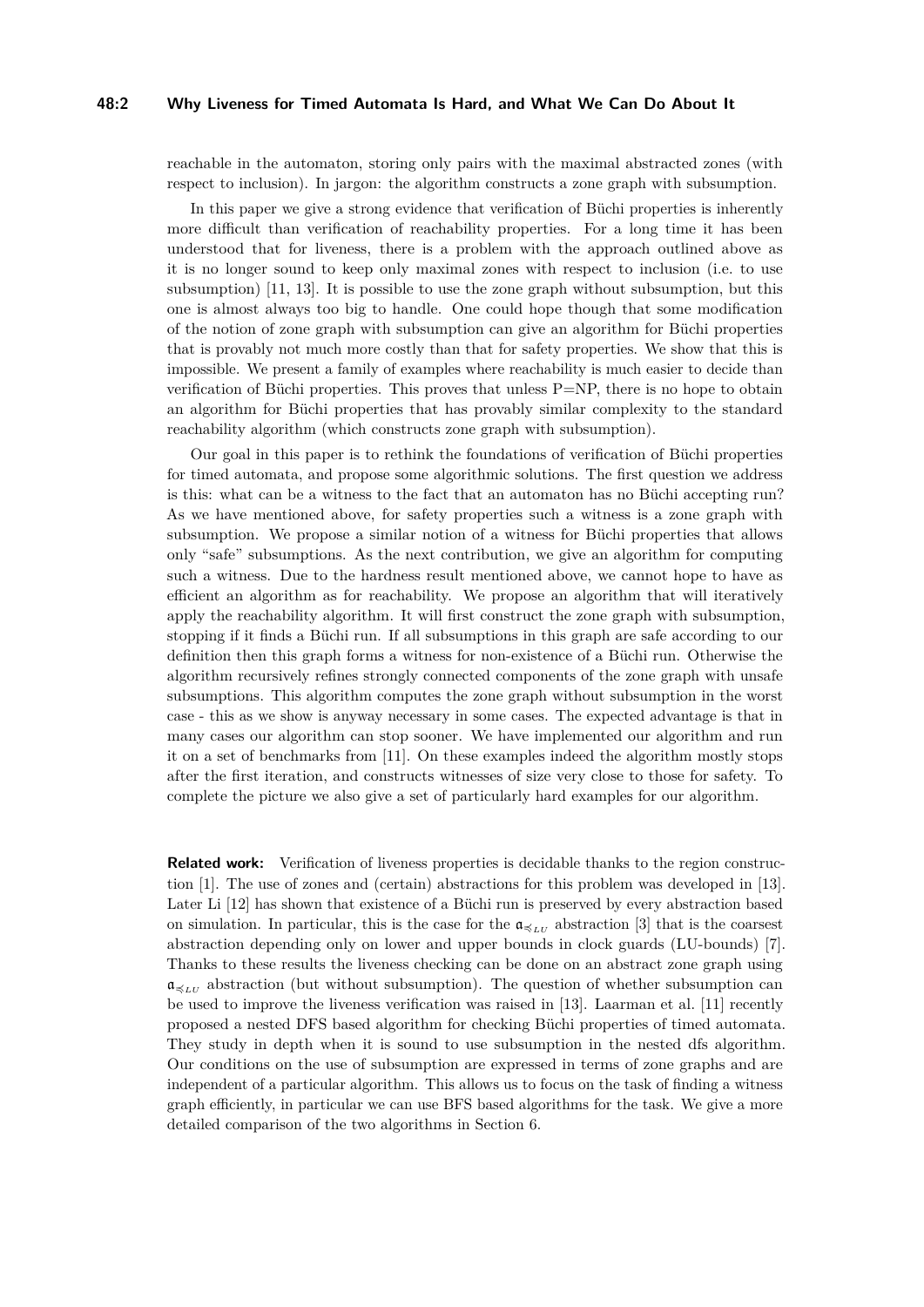**Organization of the paper:** In the next section we present the basic definitions, as well as the algorithms for constructing the abstract zone graph, and the abstract zone graph with subsumption. We also describe the nested DFS algorithm from [\[11\]](#page-13-5). In Section [3](#page-5-0) we give our notion of a witness for non-existence of a Büchi run in a given automaton. Section [4](#page-7-0) presents a theorem implying the above stated algorithmic difference between verification of liveness and reachability properties. In Section [5](#page-8-0) we propose an algorithm for finding such witnesses and prove its correctness. Section [6](#page-10-0) reports some experimental results.

## **2 Preliminaries**

In this section we present the basic definitions. In particular, we define abstract zone graphs, and the use of subsumption. We also present the standard algorithm for constructing an abstract zone graph with subsumption. This can be used to answer reachability properties. We finish this section with the nested DFS algorithm for liveness properties from [\[11\]](#page-13-5).

Let  $\mathbb{R}_{>0}$  denote the set of non-negative reals. A *clock* is a variable that ranges over  $\mathbb{R}_{>0}$ . Let  $X = \{x_1, \ldots, x_n\}$  be a set of clocks. A *valuation* is a function  $v : X \to \mathbb{R}_{\geq 0}$ . The set of all clock valuations is denoted by  $\mathbb{R}^X_{\geq 0}$ . We denote by **0** the valuation that associates 0 to every clock in *X*. A *clock constraint*  $\phi$  is a conjunction of constraints of the form  $x \sim c$ where  $x \in X$ ,  $\sim \in \{ \leq, \leq, =, \geq, \geq \}$  and  $c \in \mathbb{N}$ . Let  $\Phi(X)$  denote the set of clock constraints over the set of clocks *X*. A valuation *v* is said to satisfy a constraint  $\phi$ , written as  $v \models \phi$ , when every constraint in  $\phi$  holds after replacing every *x* by  $v(x)$ . For  $\delta \in \mathbb{R}_{\geq 0}$ , let  $v + \delta$  be the valuation that associates  $v(x) + \delta$  to every clock x. For  $R \subseteq X$ , let  $[R]v$  be the valuation that sets *x* to 0 if  $x \in R$ , and that sets *x* to  $v(x)$  otherwise.

▶ **Definition 1** (Timed Büchi Automata [\[1\]](#page-13-0)). A *Timed Büchi Automaton (TBA in short)* is a tuple  $\mathcal{A} = (Q, q_0, X, T, F)$  in which *Q* is a finite set of states,  $q_0$  is the initial state, *X* is a finite set of clocks,  $F \subseteq Q$  is a set of accepting states, and  $T \subseteq Q \times \Phi(X) \times 2^X \times Q$  is a finite set of transitions of the form  $(q, g, R, q')$  where g is a clock constraint called the *guard*, and  $R$  is a set of clocks that are *reset* on the transition from  $q$  to  $q'$ .

The semantics of a TBA  $\mathcal{A} = (Q, q_0, X, T, F)$  is given by a transition system of its configurations. A *configuration* of  $A$  is a pair  $(q, v) \in Q \times \mathbb{R}_{\geq 0}^X$ , with  $(q_0, \mathbf{0})$  being the initial configuration. There are two kinds of transitions:

**delay:**  $(q, v) \rightarrow^{\delta} (q, v + \delta)$  for  $\delta \in \mathbb{R}_{\geq 0}$ ;

**action:**  $(q, v) \rightarrow^t (q', v')$  for  $t = (q, g, R, q') \in T$  such that  $v \models g$  and  $v' = [R]v$ .

A  $run$  of  $A$  is a (finite or infinite) sequence of transitions starting from the initial configuration:  $(q_0, \mathbf{0}) \xrightarrow{\delta_0, t_0} (q_1, v_1) \xrightarrow{\delta_1, t_1} \cdots$ , where  $(q, v) \xrightarrow{\delta, t} (q', v')$  denotes a delay  $\delta$  followed by action *t* starting from  $(q, v + \delta)$ . A configuration  $(q, v)$  is said to be *accepting* if  $q \in F$ . An infinite run *satisfies the Büchi condition* if it visits accepting configurations infinitely often. The run is *Zeno* if its accumulated duration is finite, i.e.,  $\sum_{i\geq 0} \delta_i \leq c$  for some  $c \in \mathbb{R}_{\geq 0}$ . Else it is *non-Zeno*. The problem we are interested is termed the *Büchi non-emptiness problem*.

▶ **Definition 2.** The *Büchi non-emptiness problem* for TBA is to decide if a given TBA A has a non-Zeno run satisfying the Büchi condition.

The Büchi non-emptiness problem is known to be Pspace-complete [\[1\]](#page-13-0). Standard solutions to this problem construct an untimed Büchi automaton and check for its emptiness. There are various methods to handle the non-Zeno requirement [\[15,](#page-13-9) [8\]](#page-13-10). In this paper, we will assume that the automata are strongly non-Zeno [\[13\]](#page-13-6), that is, every infinite accepting run is non-Zeno. The strongly non-Zeno construction could lead to an exponential blowup [\[8,](#page-13-10) [6\]](#page-13-11) to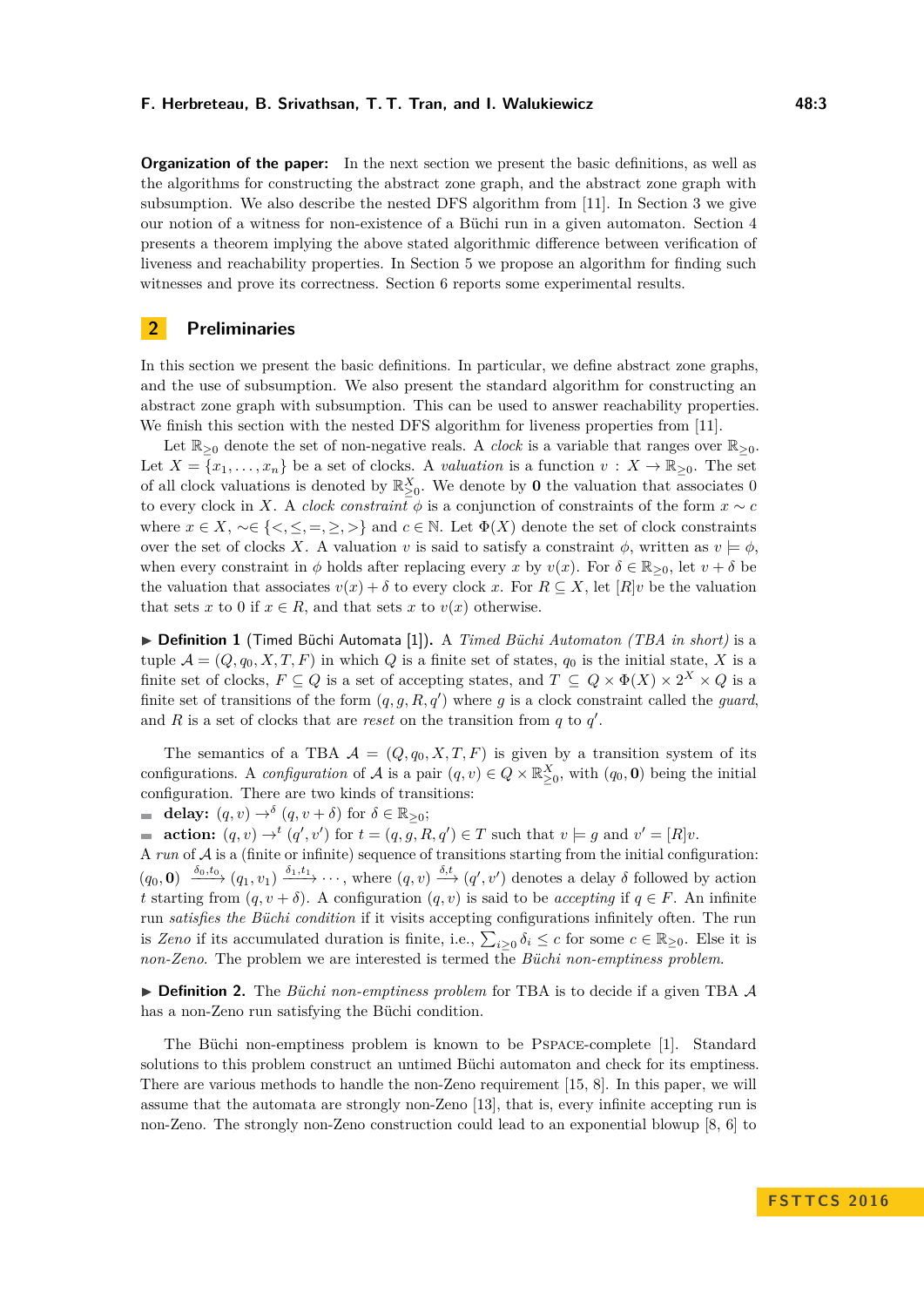#### **48:4 Why Liveness for Timed Automata Is Hard, and What We Can Do About It**

the abstract zone graph (which is defined below), but we prefer to employ this commonly used assumption in order not to divert from the main subject. We will now describe a translation which reduces the Büchi non-emptiness problem to checking non-emptiness of an untimed Büchi automaton.

**Abstract zone graphs:** As the semantics of a TBA is an infinite transition system, algorithms for TBA consider special sets of valuations called *zones*. A zone is a set of valuations described by a conjunction of two kinds of constraints: either  $x_i \sim c$  or  $x_i - x_j \sim c$ where  $x_i, x_j \in X$ ,  $c \in \mathbb{Z}$  and  $\sim \in \{<,\leq,=,>,\geq\}$ . For example  $(x_1 > 3 \land x_2 - x_1 \leq -4)$  is a zone. Zones can be efficiently represented by Difference Bound Matrices (DBMs) [\[5\]](#page-13-12).

The *zone graph*  $ZG(\mathcal{A})$  has as nodes pairs  $(q, Z)$  consisting of a state of the TBA and a zone. The initial node is  $(q_0, Z_0)$  where  $Z_0 = \{ \mathbf{0} + \delta \mid \delta \in \mathbb{R}_{\geq 0} \}$ . For every  $t = (q, g, R, q') \in T$ , and every set of valuations *W*, we define the transition  $\Rightarrow^t$  as:  $(q, W) \Rightarrow^t (q', W')$  where  $W' =$  $\{v' \mid \exists v \in W, \exists \delta \in \mathbb{R}_{\geq 0} : (q, v) \stackrel{t}{\rightarrow \stackrel{\delta}{\rightarrow}} (q', v')\}.$  If *W* is a zone, then so is *W'*. In the zone graph, from every node  $(q, Z)$  there is a transition  $(q, Z) \Rightarrow^t (q', Z')$  corresponding to the transitions *t* from *q*. The transition relation  $\Rightarrow$  is the union of  $\Rightarrow$ <sup>*t*</sup> over all  $t \in T$ .

Although the zone graph  $ZG(\mathcal{A})$  groups together valuations, the number of zones is still infinite [\[4\]](#page-13-1). For effectiveness, zones are further abstracted. An *abstraction operator* is a function  $\mathfrak{a}: \mathcal{P}(\mathbb{R}_{>0}^{|X|})$  $_{\geq0}^{|X|})\rightarrow \mathcal{P}(\mathbb{R}_{\geq0}^{|X|}$  $\sum_{\geq 0}^{|A|}$  such that  $W \subseteq \mathfrak{a}(W)$  and  $\mathfrak{a}(\mathfrak{a}(W)) = \mathfrak{a}(W)$  for every set of valuations  $W \in \mathcal{P}(\mathbb{R}_{\geq 0}^{|X|})$  $\vert A \vert > 0$ . The abstraction is *finite* if **a** has a finite range. An abstraction operator defines an abstract symbolic semantics:  $(q, W) \Rightarrow_{\mathfrak{a}}^t (q', \mathfrak{a}(W'))$  when  $\mathfrak{a}(W) = W$ and  $(q, W) \Rightarrow^t (q', W')$ . We define a transition relation  $\Rightarrow_{\mathfrak{a}}$  to be the union of  $\Rightarrow_{\mathfrak{a}}^t$  over all transitions *t*. For a finite abstraction operator **a**, the *abstract zone graph*  $ZG^{\mathfrak{a}}(\mathcal{A})$  consists as nodes pairs  $(q, W)$  of the form  $W = \mathfrak{a}(W)$ . The initial node is  $(q_0, \mathfrak{a}(Z_0))$  where  $(q_0, Z_0)$  is the initial node of  $ZG(\mathcal{A})$ . Transitions are given by the  $\Rightarrow_{\mathfrak{a}}$  relation. Such a graph  $ZG^{\mathfrak{a}}(\mathcal{A})$ can be seen as a Büchi automaton with the accepting states  $(q, W)$  for  $q \in F$ .

Abstractions for timed automata are parameterized by the maximum constants appearing in the guards of the automaton. The structure of the automaton determines two functions  $L: X \mapsto \mathbb{N}$  and  $U: X \mapsto \mathbb{N}$ . For a clock *x*, the value  $L(x)$  denotes the maximum constant occurring in guards of the form  $x > c$  or  $x > c$ ; and the value  $U(x)$  denotes the maximum constant occurring in guards  $x \leq c$  or  $x \leq c$ . This can be further refined by considering  $LU$ bounds for each state of the automaton [\[2\]](#page-13-13). In this paper we will use the abstraction operator  $\mathfrak{a}_{\preceq_{LU}}$  [\[3\]](#page-13-2) and the abstract zone graph  $ZG^{\mathfrak{a}_{\preceq LU}}(\mathcal{A})$  induced by it. It was shown in [\[7\]](#page-13-8) that the  $\mathfrak{a}_{\preccurlyeq_{LU}}$  abstraction induces the smallest zone graphs, for a given bound function *LU*. Moreover, we know from [\[12\]](#page-13-7) that  $ZG^{\mathfrak{a}_{\preceq_{LU}}}(\mathcal{A})$  is sound and complete for Büchi non-emptiness: TBA  $\mathcal A$ has a run satisfying the Büchi condition iff  $ZG^{\mathfrak{a}} \leq L(U(\mathcal{A}))$  has one. This gives an algorithm for the Büchi non-emptiness problem: given a TBA A, compute the (finite) Büchi automaton  $ZG^{\mathfrak{a}_{\preceq LU}}(\mathcal{A})$  and check for its emptiness.

There is a challenge due to the use of the  $a_{\leq L}$  abstraction. There are zones *Z* for which  $\mathfrak{a}_{\preceq_{LL}}(Z)$  is non-convex and hence it is better to avoid storing  $\mathfrak{a}_{\preceq_{LL}}(Z)$ . Therefore, the solution to compute  $ZG^{\mathfrak{a}_{\preceq}}\iota\iota(\mathcal{A})$  works with a graph consisting of (state, zone) pairs and uses the  $\mathfrak{a}_{\preceq_{LU}}$  abstraction indirectly [\[7\]](#page-13-8). The algorithm for computing  $ZG^{\mathfrak{a}_{\preceq_{LU}}}(\mathcal{A})$  is shown in Figure [1.](#page-4-0) Since we consider only  $ZG^{a_{\preccurlyeq_{LU}}}(\mathcal{A})$  in the rest of the paper, we will denote the transition relation  $\Rightarrow_{\mathfrak{a}_{\preceq_{LU}}}$  by  $\rightarrow$ , as shown in Figure [1,](#page-4-0) for convenience. For a node  $n \in ZG^{a} \leq L(U, \mathcal{A})$  we write *n.q* and *n.Z* for the state and zone present in node *n* respectively.

**Using subsumption to compute smaller graphs:** Although  $ZG^{\mathfrak{a}}\leq \iota_U(\mathcal{A})$  is the smallest abstract zone graph for a given *LU*, its size could be (and usually is) exponential in the size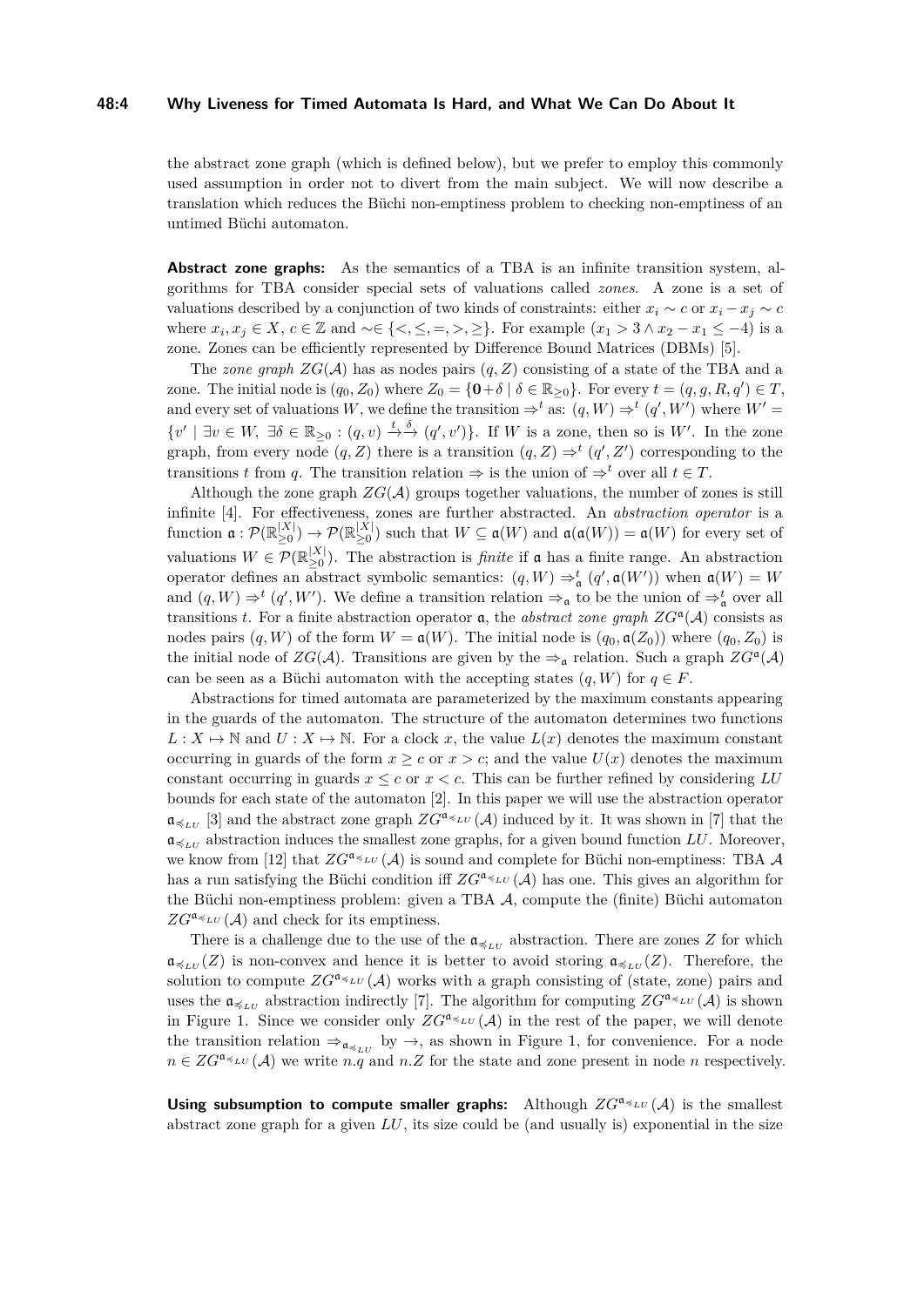<span id="page-4-0"></span>

|                 |                                                                                                                   |    | 16 $V := \{(q_0, Z_0)\}\$ , Waiting := $\{(q_0, Z_0)\}\$                                                          |
|-----------------|-------------------------------------------------------------------------------------------------------------------|----|-------------------------------------------------------------------------------------------------------------------|
|                 | 1 <b>procedure</b> abstract zone graph $(A)$                                                                      |    | $17 \rightarrow \mathcal{O}/\mathcal{O}$ edge relation                                                            |
|                 | 2 $V := \{(q_0, Z_0)\}\$ , Waiting $:= \{(q_0, Z_0)\}\$                                                           |    | 18 $\rightarrow := \emptyset$ // subsumption relation                                                             |
|                 | $3 \rightarrow \mathcal{O}/\mathcal{O}$ edge relation                                                             | 19 | while (Waiting $\neq \emptyset$ )                                                                                 |
| 4               | while (Waiting $\neq \emptyset$ )                                                                                 | 20 | take and remove $(q, Z)$ from Waiting                                                                             |
| 5               | take and remove $(q, Z)$ from Waiting                                                                             | 21 | for each $t = (q, q, R, q') \in \mathcal{A}$                                                                      |
| 6               | for each $t = (q, q, R, q') \in \mathcal{A}$                                                                      | 22 | compute $(q, Z) \Rightarrow^t (q', Z')$                                                                           |
| $\overline{7}$  | compute $(q, Z) \Rightarrow^t (q', Z')$                                                                           | 23 | if $\exists (q', Z_1) \in V$ s.t $\mathfrak{a}_{\preccurlyeq_{III}}(Z') = \mathfrak{a}_{\preccurlyeq_{III}}(Z_1)$ |
| 8               | if $\exists (q', Z_1) \in V$ s.t $\mathfrak{a}_{\preccurlyeq_{LII}}(Z') = \mathfrak{a}_{\preccurlyeq_{LII}}(Z_1)$ | 24 | add $(q, Z) \rightarrow (q', Z_1)$                                                                                |
| 9               | add $(q, Z) \rightarrow (q', Z_1)$                                                                                | 25 | else if $\exists (q', Z_1) \in V$ s.t. $Z' \subseteq \mathfrak{a}_{\preccurlyeq r, tr}(Z_1)$                      |
| 10              | else                                                                                                              |    | add $(q', Z')$ to V                                                                                               |
| 11              | <b>add</b> $(q', Z')$ to V and Waiting                                                                            | 26 | add $(q, Z) \rightarrow (q', Z') \rightsquigarrow (q', Z_1)$                                                      |
| 12              | add $(q, Z) \rightarrow (q', Z')$                                                                                 | 27 |                                                                                                                   |
|                 | 13 return $(V, \rightarrow)$                                                                                      | 28 | else                                                                                                              |
|                 |                                                                                                                   | 29 | add $(q', Z')$ to V and Waiting                                                                                   |
| 14              |                                                                                                                   | 30 | add $(q, Z) \rightarrow (q', Z')$                                                                                 |
| 15 <sub>1</sub> | <b>procedure</b> subsumption $graph(A)$                                                                           | 31 | return $(V, \rightarrow, \rightsquigarrow)$                                                                       |

**Figure 1** Algorithm on the left computes  $ZG^{a} \leq \iota U(\mathcal{A})$ . The algorithm on the right uses subsumption. Methods for testing  $Z' \subseteq \mathfrak{a}_{\preccurlyeq_{LU}}(Z_1)$  and  $\mathfrak{a}_{\preccurlyeq_{LU}}(Z') = \mathfrak{a}_{\preccurlyeq_{LU}}(Z_1)$  are given in [\[7\]](#page-13-8).

<span id="page-4-1"></span>

| procedure ndfs()<br>Cyan := Blue := Red := $\emptyset$<br>$\overline{2}$<br>$dfsBlue(s_0)$<br>3<br>report no cycle<br>$\overline{4}$<br>5<br>procedure $dfsRed(s)$<br>6<br>$\text{Red} := \text{Red} \cup \{s\}$<br>for all $s \rightarrow t$ do<br>8<br>if (Cyan $\sqsubset t$ ) then report cycle<br>9 | 11<br><b>procedure</b> dfsBlue(s)<br>12<br>Cyan := Cyan $\cup$ {s}<br>13<br>for all $s \rightarrow t$ do<br>14<br><b>if</b> $(t \notin \text{Blue} \cup \text{Cyan} \text{ and } t \not\sqsubseteq \text{Red})$<br>15<br><b>then</b> dfsBlue $(t)$<br>16<br>if $(s \in F)$ then<br>17<br>dfsRed(s)<br>18<br>Blue := Blue $\cup \{s\}$<br>19<br>Cyan := Cyan $\{s\}$<br>20 |
|----------------------------------------------------------------------------------------------------------------------------------------------------------------------------------------------------------------------------------------------------------------------------------------------------------|---------------------------------------------------------------------------------------------------------------------------------------------------------------------------------------------------------------------------------------------------------------------------------------------------------------------------------------------------------------------------|
| if $(t \not\sqsubseteq \text{Red})$ then dfsRed $(t)$<br>10                                                                                                                                                                                                                                              |                                                                                                                                                                                                                                                                                                                                                                           |

**Figure 2** Nested DFS algorithm with subsumption [\[11\]](#page-13-5) to compute a subgraph of  $ZG^{\mathfrak{a}} \preccurlyeq_{LLU} (\mathcal{A})$ .

of A. An essential optimization that makes analysis of timed automata feasible is the use of subsumption. For two nodes t and s of  $ZG^{a} \times \iota\iota(\mathcal{A})$  we say t is subsumed by s, written as  $t \subseteq s$ , if  $t.q = s.q$  and  $t.Z \subseteq \mathfrak{a}_{\preccurlyeq_{LU}}(s.Z)$ . The node *s* simulates *t*. Hence, at least for testing reachability, it is enough to keep in the graph only the maximal nodes with respect to subsumption. The algorithm incorporating subsumption is shown in Figure [1.](#page-4-0)

Subsumption optimization is known to give substantial gains for the reachability problem [\[10\]](#page-13-14). However, subsumption is not a priori correct for liveness, and the question of how it can be used for liveness was raised in [\[13\]](#page-13-6). An algorithm proposed in [\[11\]](#page-13-5) (illustrated in Figure [2\)](#page-4-1) gives a restricted way of using subsumption in a nested dfs algorithm for detecting accepting cycles. If we know that from a node *s* there is no reachable accepting cycle, then no node  $t \subseteq s$  needs to be explored. The red nodes in the nested dfs algorithm play the role of node *s* (cf. Lines 10 and 15 in algorithm). Another optimization occurs in Line 9 - if there is a path from a node *t* to node *s* subsuming it, then a cycle can be concluded.

The goal of this paper is to find subsumption graphs of  $ZG^{\mathfrak{a}} \triangleleft \iota_U(\mathcal{A})$  that are sound and complete for liveness, and to design efficient algorithms to compute them.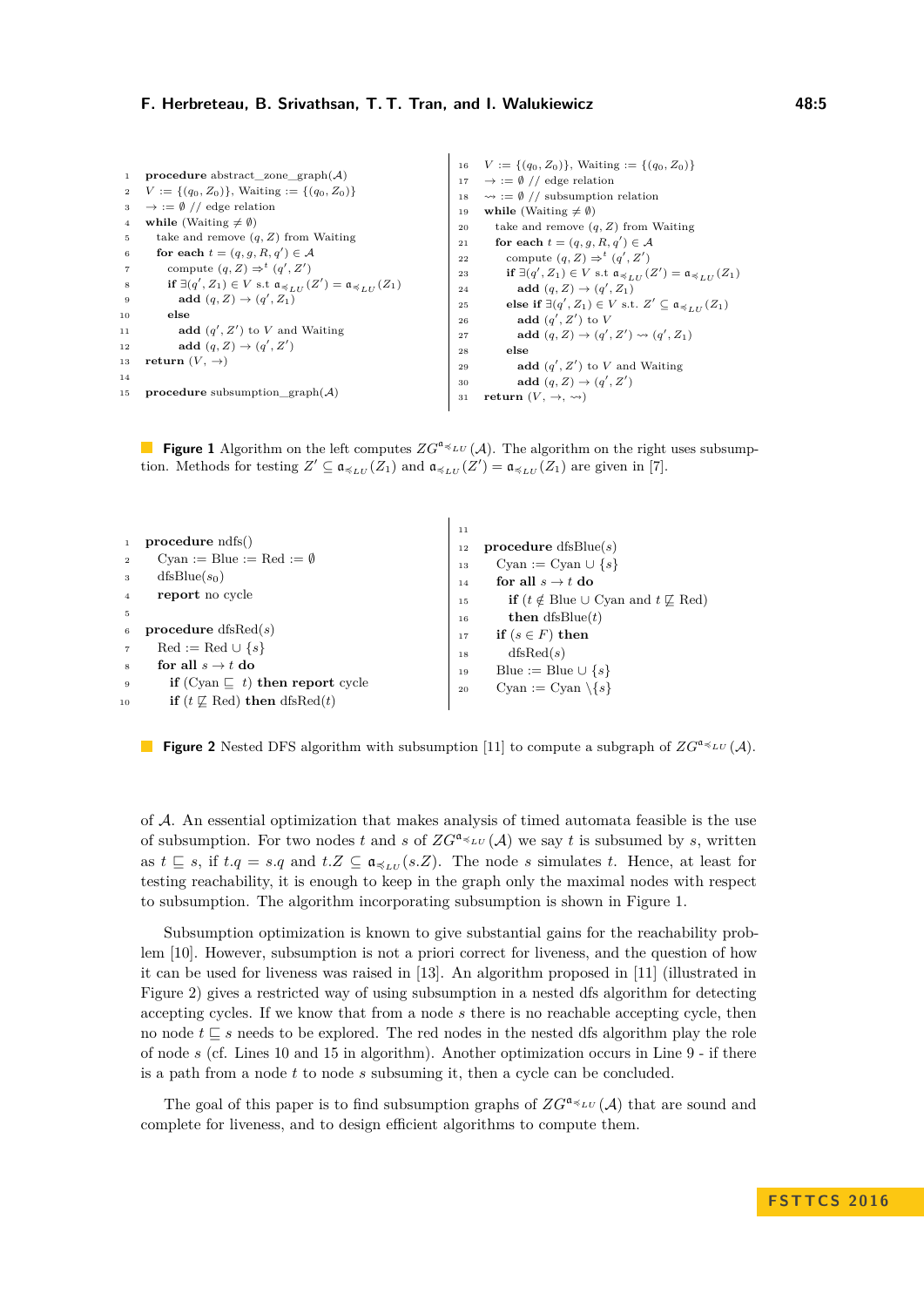#### **48:6 Why Liveness for Timed Automata Is Hard, and What We Can Do About It**

## <span id="page-5-0"></span>**3 Liveness compatible subsumptions**

In this section, we are interested in understanding generic conditions as to when subsumption can be used correctly for liveness analysis. We start with an example. Consider the TBA A and  $ZG^{\mathfrak{a}}\preceq_{LU}(\mathcal{A})$  illustrated in Figure [3.](#page-6-0) The zone graph has an accepting cycle on the node  $(1, 101 \leq y-x)$ . For each of the states 1, 2 and 3 of the TBA, there are at least 100 nodes in the zone graph. Note that  $(1, 1 \le y - x) \sqsubset (1, 0 \le y - x)$  and  $(2, 1 \le y - x \le 101) \sqsubset (2, 0 \le y - x)$ . If we allow the luxury to use subsumptions freely, we would get the graph consisting only of the green nodes in the figure. However, in this graph there is no accepting cycle made uniquely of  $\rightarrow$  edges. There are cycles containing subsumption edges but, as we will see later, it is not sound to take such cycles as witnesses for the existence of an accepting computation. Hence the green graph is not complete for liveness: to detect an accepting computation we should not use subsumption on  $(1, 1 \leq y - x)$ . Observe that using subsumption on the node  $(2, 1 \leq y - x \leq 101)$  would do no harm, as further exploration would not lead to accepting cycles anyway. This subsumption gives already a significant gain. In fact, the zone graph restricted to the green and grey nodes, along with the subsumption edge on the right is a liveness complete graph according to the definition below. Algorithm in Figure [2](#page-4-1) does not detect this possibility and explores the whole graph.

Our goal is to make use of subsumption as much as possible, subject to the restriction that the resulting graph contains an accepting cycle of  $\rightarrow$  edges iff  $ZG^{\mathfrak{a}} \preceq_{LU} (\mathcal{A})$  contains one. Including the subsumption edges as part of a cycle is not sound in general - for instance in Figure [3,](#page-6-0) the subsumption edge on state 2 forms a cycle, whereas there is no cycle containing 2 in  $ZG^{\mathfrak{a}} \preceq_{LU} (\mathcal{A})$ . In this paper, we do not include the subsumption edges as part of cycles. Hence in the graphs that we construct, cycles are actual cycles in  $ZG^{\mathfrak{a}_{\preceq}}(\mathcal{A})$  - so every such cycle with an accepting state gives an accepting computation. The challenge is to decide what are the subsumptions that are safe and can be left in the graph. We first make precise the notion of a zone graph with subsumptions, and then follow up with a condition that makes a zone graph with subsumption complete for liveness.

 $\triangleright$  **Definition 3** (Subsumption graph). Let *G* be a graph consisting of a subset of nodes and edges of  $ZG^{\mathfrak{a}}\leq L^{\nu}(\mathcal{A})$  together with new edges called subsumption edges. Each node is labeled either *covered* or *uncovered*. Such a graph is called a *subsumption graph* if it satisfies the following conditions:

- **C1** the initial node of  $ZG^{\mathfrak{a}_{\preceq}}\mu(\mathcal{A})$  belongs to G and is labeled uncovered,
- **C2** for every uncovered node *s*, all its successor transitions  $s \to s'$  occurring in  $ZG^{\mathfrak{a}_{\preceq_L U}}(\mathcal{A})$ should be present in *G*,
- **C3** for every covered node  $t \in G$  there is an uncovered node  $s \in G$  such that  $t \subseteq s$ ; moreover there is an explicit *subsumption edge*  $t \rightsquigarrow s$  in  $G$ ,
- **C4** there is a path of  $\rightarrow$  edges from the initial node to every other node.

A path in a subsumption graph is made of both  $\rightarrow$  and  $\rightsquigarrow$  edges. We write  $s_1 \rightarrow * s_2$  to denote that there is a path from  $s_1$  to  $s_2$  in the subsumption graph. We now describe the relation between paths in a zone graph and in a subsumption graph.

<span id="page-5-1"></span>**Lemma 4.** For every (finite or infinite) path  $s_0 \to s_1 \to s_2 \to \cdots$  in  $ZG^{\mathfrak{a}_{\preceq_L U}}(\mathcal{A})$  there is a path  $s'_0$  --+\*  $s'_1$  --+\*  $s'_2$  --+\*  $\cdots$  in G such that for each i,  $s_i \subseteq s'_i$  and  $s'_i$  is uncovered.

Lemma [4](#page-5-1) along with condition **C4** says that if there is a path  $s_0 \to s^* s$  in  $ZG^{\mathfrak{a}_{\preceq_L U}}(\mathcal{A})$ , there is a path  $s_0 \to s'$  with  $s \subseteq s'$  in the subsumption graph *G*. This shows that subsumption graphs are complete for reachability. However, these conditions are not sufficient for liveness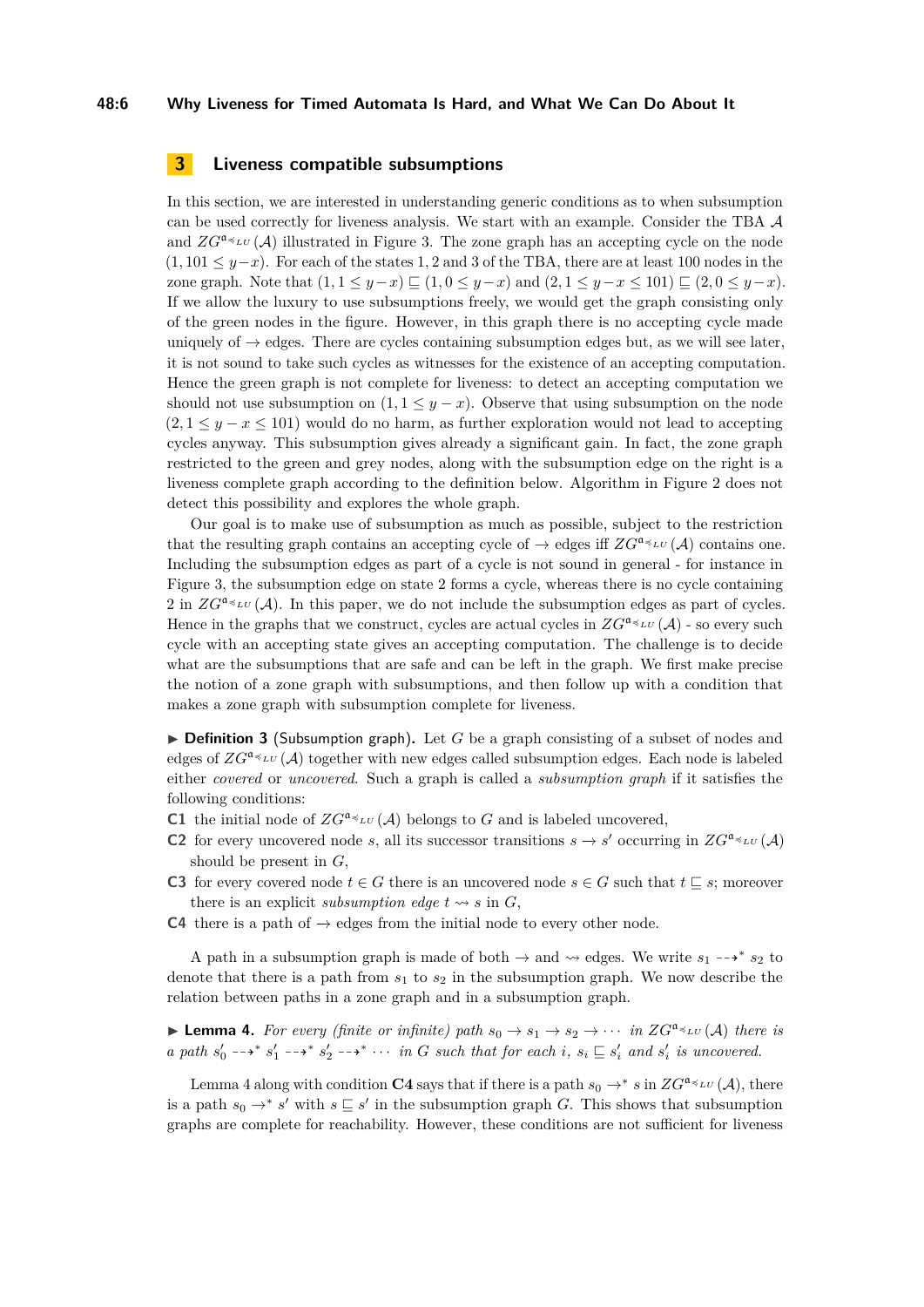<span id="page-6-0"></span>

**Figure 3** On the left is a TBA A; on the right the graph without the dashed edges is  $ZG^{a\prec_{LU}}(\mathcal{A})$ . Assume that  $L = U = 100$  at every state - this can be achieved by adding more transitions on each state (which are not shown for clarity). Dashed edges show subsumption. The part of  $ZG^{\mathfrak{a}}\preceq_{LU}(\mathcal{A})$ restricted to green nodes and dashed edges is the zone graph with subsumption. In this green graph there is no accepting cycle consisting of  $\rightarrow$  edges. Removing the dashed edge on the node  $(1, 1 \leq y - x)$  and adding the grey nodes identifies the accepting cycle.

– for a cycle of  $\rightarrow$  edges in the zone graph, we may not get a corresponding cycle of  $\rightarrow$  edges in the subsumption graph (cf. Figure [3\)](#page-6-0). We now give an extra criterion.

<span id="page-6-2"></span> $\triangleright$  **Definition 5** (Liveness compatible subsumption graph). A subsumption graph *G* is said to be *liveness compatible* if it additionally satisfies the following condition:

**C5** there is no cycle containing both an accepting node and a subsumption edge.

In Figure [3,](#page-6-0) the zone graph restricted to green nodes and the dashed edges is not liveness compatible. There is a cycle containing an accepting node  $(1, 1 \leq y - x)$  and a subsumption edge from this node. However, removing this subsumption edge and adding the grey nodes makes it liveness compatible. The only subsumption edge is from  $(2, 1 \le y - x \le 101)$  and it is not part of a cycle containing an accepting node. Intuitively, when we add a subsumption edge  $t \rightsquigarrow s$ , we know that paths in  $ZG^{a \preceq_L U}(\mathcal{A})$  starting from t can be simulated from s in the subsumption graph. But if there is a cycle containing  $t \rightsquigarrow s$  in the subsumption graph, this would mean that the simulation from *s* can bring us back to *t*. Hence some accepting runs from t in  $ZG^{a} \leq \iota U(\mathcal{A})$  could be lost in the subsumption graph. We show that condition **C5** above makes such a situation impossible.

<span id="page-6-1"></span>**Theorem 6.**  $ZG^{a} \leq \iota U(\mathcal{A})$  has an infinite accepting path iff a liveness compatible subsump*tion graph has an infinite accepting path consisting of*  $\rightarrow$  *edges.* 

**Proof.** Let *G* be a liveness compatible subsumption graph. Since all the  $\rightarrow$  edges in *G* come from the zone graph, a cycle of  $\rightarrow$  edges in *G* implies such a cycle in the zone graph. This shows the direction from right to left. Suppose  $ZG^{\mathfrak{a}_{\preceq_L U}}(\mathcal{A})$  has an accepting run  $\rho$ :  $s_0 \to s_1 \to \cdots$ . From Lemma [4,](#page-5-1) we have a path  $\rho'$  in *G* of the form: $s'_0 \dashrightarrow^* s'_1 \dashrightarrow^* s'_2 \dashrightarrow^*$  $\cdots$  such that each  $s_i \subseteq s'_i$ . Since  $\rho$  is an accepting run, some accepting node *s* repeats infinitely often in  $\rho$ . Corresponding positions in  $\rho'$  contain nodes which subsume *s*. Since there are finitely many nodes in  $G$ , there should be some accepting node  $s'$  which occurs infinitely often in  $\rho'$ . Therefore there is a cycle containing  $s'$  in  $G$ . By liveness compatibility criterion **C5** this cycle should be made of only  $\rightarrow$  edges. From condition **C4**, there should be a path consisting of  $\rightarrow$  edges from the initial node of *G* to *s'*. This gives an infinite path in *G* made of  $\rightarrow$  edges that visits an accepting node *s'* infinitely often.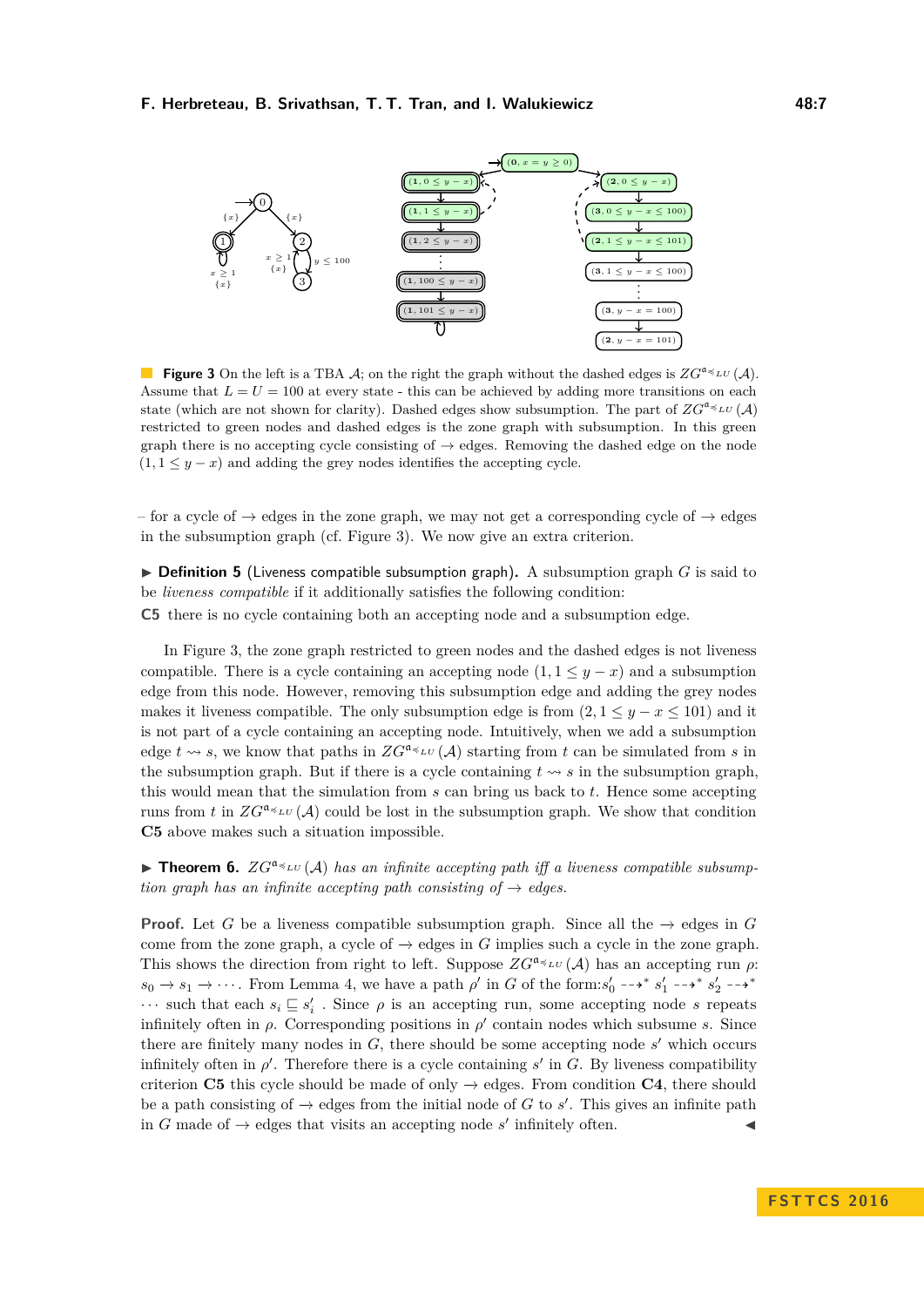#### **48:8 Why Liveness for Timed Automata Is Hard, and What We Can Do About It**

<span id="page-7-1"></span>

**Figure 4** Automaton for  $\phi = (p_1 \lor \neg p_2 \lor p_3) \land (\neg p_1 \lor p_2 \lor p_3)$ .

### <span id="page-7-0"></span>**4 Liveness is more difficult than reachability**

Theorem [6](#page-6-1) says that to solve the Büchi non-emptiness problem, one can compute a liveness compatible subsumption graph and check for cycles containing an accepting node and no subsumption edge. In general, liveness compatible subsumption graphs are smaller than the zone graph, but bigger than the usual subsumption graphs computed for reachability (cf. Figure [3\)](#page-6-0). A natural question now is to ask if one can quantify this overhead created due to the liveness compatibility. In this section, we show that deciding liveness from a (reachability compatible) subsumption graph is NP-hard. Therefore, unless  $P=NP$ , one needs an object exponentially bigger than subsumption graphs to decide liveness. The proof of the following theorem uses the same kind of gadget as in [\[6\]](#page-13-11).

<span id="page-7-2"></span>► **Theorem 7.** *Given a strongly non-Zeno TBA and its subsumption graph, deciding Büchi non-emptiness is* NP*-hard.*

**Proof.** We give a reduction from 3SAT. Let  $P = \{p_1, \ldots, p_k\}$  be a set of propositional variables and let  $\phi = C_1 \wedge \cdots \wedge C_n$  be a 3CNF formula with *n* clauses. We will construct an automaton  $\mathcal{B}_{\phi}$  such that  $\phi$  has a satisfying assignment iff  $\mathcal{B}_{\phi}$  has an infinite run satisfying the Büchi condition. Moreover, we give a subsumption graph with the same number of nodes as the number of states in  $\mathcal{B}_{\phi}$ .

The timed automaton  $\mathcal{B}_{\phi}$  is defined as follows. For each propositional variable  $p_i$ , there are two clocks,  $x_i$  and  $\overline{x}_i$ , which encode the value of  $p_i$  when the value of one of the two clocks is 0 and the other is not. In addition, there is a clock *y*. In all, the set of clocks *X* is  $\{x_1, \overline{x_1}, \ldots, x_k, \overline{x_k}, y\}$ . For a literal  $\lambda$ , let  $cl(\lambda)$  denote the clock  $x_i$  when  $\lambda = p_i$  and the clock  $\overline{x_i}$  when  $\lambda = \neg p_i$ . The set of states of  $\mathcal{B}_{\phi}$  is  $\{q_0, \ldots, q_k, r_0, \ldots, r_n, t_0\}$  with  $q_0$  being the initial and the accepting state. The transitions are as follows: for each propositional variable  $p_i$  we have transitions  $q_{i-1} \xrightarrow{\{x_i\}} q_i$  and  $q_{i-1} \xrightarrow{\{\overline{x_i}\}} q_i$ ; for each clause  $C_m = \lambda_1^m \vee \lambda_2^m \vee \lambda_3^m$ ,  $m = 1, \ldots, n$ , there are three transitions  $r_{m-1} \xrightarrow{cl(\lambda) \leq 0} r_m$  for  $\lambda \in {\lambda_1^m, \lambda_2^m, \lambda_3^m}$ ; a transition  $q_k \to r_0$  with no guards and no resets; transitions  $r_n \xrightarrow{\{y\}} t_0$  and  $t_0 \xrightarrow{y \geq 1} q_0$ .

Figure [4](#page-7-1) shows the automaton for the formula  $(p_1 \vee \neg p_2 \vee p_3) \wedge (\neg p_1 \vee p_2 \vee p_3)$ . A path from  $q_0$  to  $q_3$  encodes an assignment with the following convention: a reset of  $x_i$  represents  $p_i \mapsto true$  and a reset of  $\overline{x_i}$  means  $p_i \mapsto false$ . Then, from  $r_0$  to  $r_2$  we check if the formula is satisfied by this guessed assignment (clearly there is no point to let the time pass in this process). The additional parts are the transitions from  $r_2 \to t_0$  and  $t_0 \to q_0$ . Note that this makes the automaton strongly non-Zeno: between two consecutive visits to  $q_0$ , at least 1 time unit should elapse.

If  $\phi$  has a satisfying assignment, then for every  $p_i$  the path that resets  $x_i$  if  $p_i$  is true and resets  $\bar{x}_i$  if  $p_i$  is false can be extended to a run reaching  $t_0$ . For instance, the formula from Figure [4](#page-7-1) is satisfied by every assignment that maps *p*<sup>3</sup> to *true*. The path corresponding to such an assignment passes through the transition  $q_2 \xrightarrow{\{x_3\}} q_3$ . Then, it has the possibility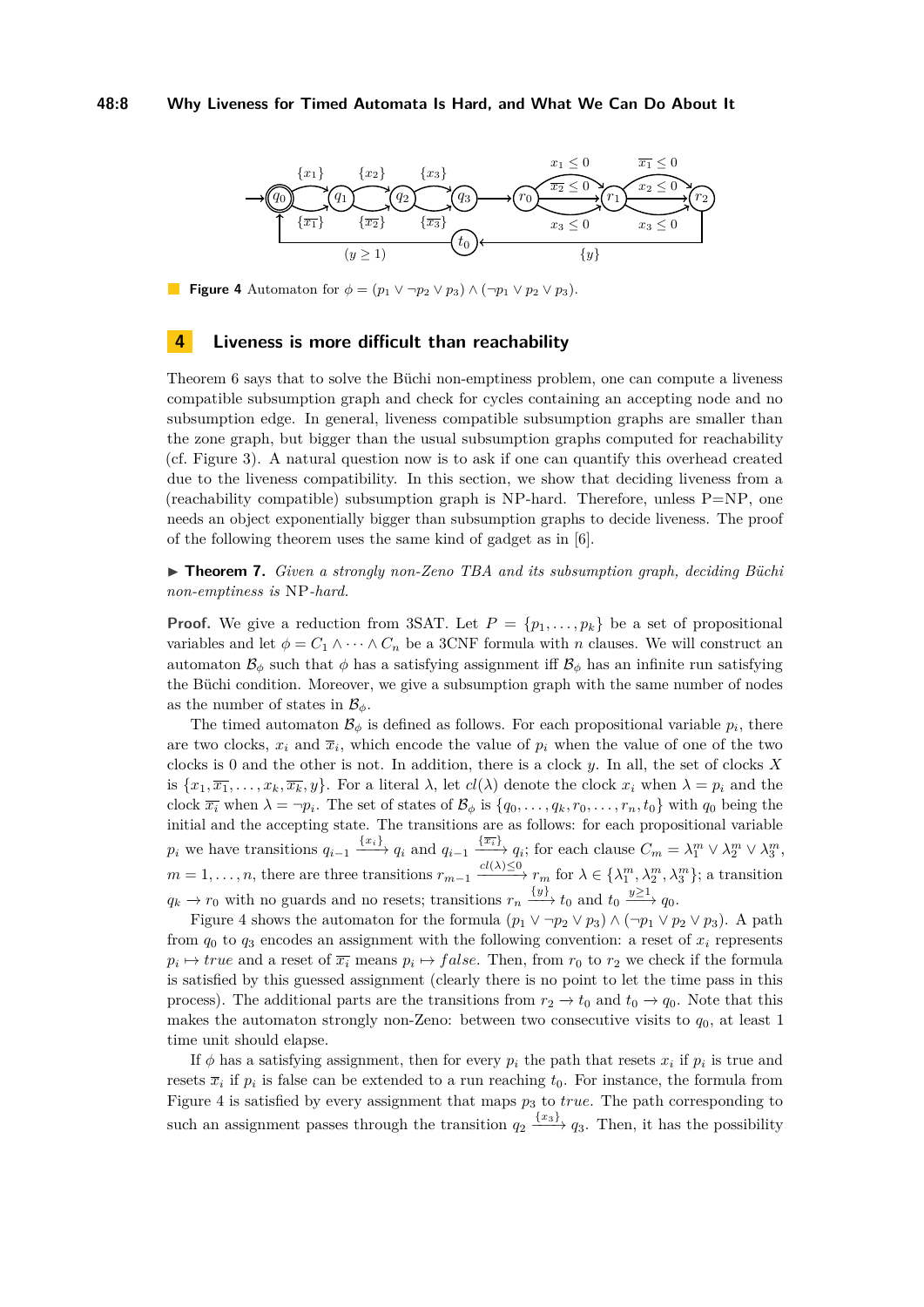to follow transitions  $r_0 \xrightarrow{x_3 \leq 0} r_1$  and  $r_1 \xrightarrow{x_3 \leq 0} r_2$ . Note that this is possible independently on the amount of time elapsed at  $q_0$ . In particular, after the first iteration from  $q_0 \rightarrow q_0$ the values of all clocks become bigger than 1. By following the path corresponding to the satisfying assignment each time,  $q_0$  can be visited infinitely often. Conversely, suppose  $\mathcal{B}_{\phi}$ has an infinite run that visits  $q_0$  infinitely often. Since after one iteration  $q_0 \rightarrow q_0$  the value of all clocks are above 1, the only way to take transitions  $r_0 \to r_1 \cdots \to r_n$  is by resetting clocks appropriately so that at least one guard is satisfied at every *r<sup>i</sup>* . One such sequence of resets would then give a satisfying assignment for *φ*.

We now give an idea of the subsumption graph  $G_{\phi}$  for  $\mathcal{B}_{\phi}$  as computed by the algorithm in the right hand side of Figure [1.](#page-4-0) It turns out that for every state  $q_0, \ldots, q_n$  and  $r_0, \ldots, r_n$  there is a single node with the zone  $a_{\preccurlyeq_{LU}}(Z_0)$ , where  $Z_0$  is the initial zone, consisting of the time successors of  $v_0$  (the valuation mapping every clock to 0). This is because  $\mathfrak{a}_{\preccurlyeq_{LU}}$  abstraction does not remember the order of resets. If it had, there would be exponentially many nodes at  $r_n$ . It can be checked that transitions  $r_n \to t_0 \to q_0$  yield a node  $(q_0, \mathfrak{a}_{\preccurlyeq_{LU}}(Z'_0))$  where  $\mathfrak{a}_{\preccurlyeq_{LU}}(Z'_0)$  is strictly included in  $\mathfrak{a}_{\preccurlyeq_{LU}}(Z_0)$ .

The graph  $G_{\phi}$  in the previous proof is not a liveness compatible subsumption graph. An algorithm for liveness would explore further from  $(q_0, \mathfrak{a}_{\preccurlyeq_{LU}}(Z'_0))$  till a complete graph is obtained. Theorem [7,](#page-7-2) says that this process essentially leads to SAT solving. The above theorem holds even if the less coarse abstraction  $\text{Extra}_{LU}^+$  [\[3\]](#page-13-2) is used instead of  $\mathfrak{a}_{\preccurlyeq_{LU}}$ .

## <span id="page-8-0"></span>**5 An algorithm**

We now consider the algorithmic problem of computing a liveness compatible subsumption graph for a given automaton. The objective is of course to compute a small graph, as otherwise we could just compute the entire abstract zone graph without subsumption using the algorithm from the left of Figure [1.](#page-4-0) A better solution is the nested DFS algorithm in Figure [2](#page-4-1) - indeed the final graph computed by it is a liveness compatible subsumption graph. In this section, we present a different algorithm, and compare its performance with the nested DFS approach. Our algorithm iterates between a reachability computation and an SCC analysis of the computed graph to find cycles violating condition **C5** in Definition [5.](#page-6-2) Figure [5](#page-9-0) illustrates the idea. The picture on the left shows the situation after the first reachability-SCC analysis. At this point, each violating subsumption edge is removed and a subsumption graph computation is started from the corresponding covered node (nodes *a* and *e* in the figure). During this exploration, the use of subsumption is restricted in order to avoid falling repeatedly into the same bad cycle: as *a* is covered by *b* then *i* must be covered by *c*, but this covering edge will form a bad cycle anyway, so there is no point of introducing it. To achieve this behavior, a *level* field is added to each node and subsumption is allowed only to nodes of a higher level (subsumption  $j \rightsquigarrow k$  and the subsumption on node *l*, assuming nodes in the white part get level  $\infty$ ). The iteration between reachability and cycle detection phases continues till the computed graph does not have violating cycles.

The problem with this approach is that the same edges will be considered in an unbounded number of SCC analyses. To avoid this, each SCC analysis phase is restricted to the nodes and edges of the current level. This however could miss out certain violations that span across levels (like the one caused by the edge  $o \rightarrow f$ ). The following algorithm handles this issue by considering all such exit edges as potential causes of violation.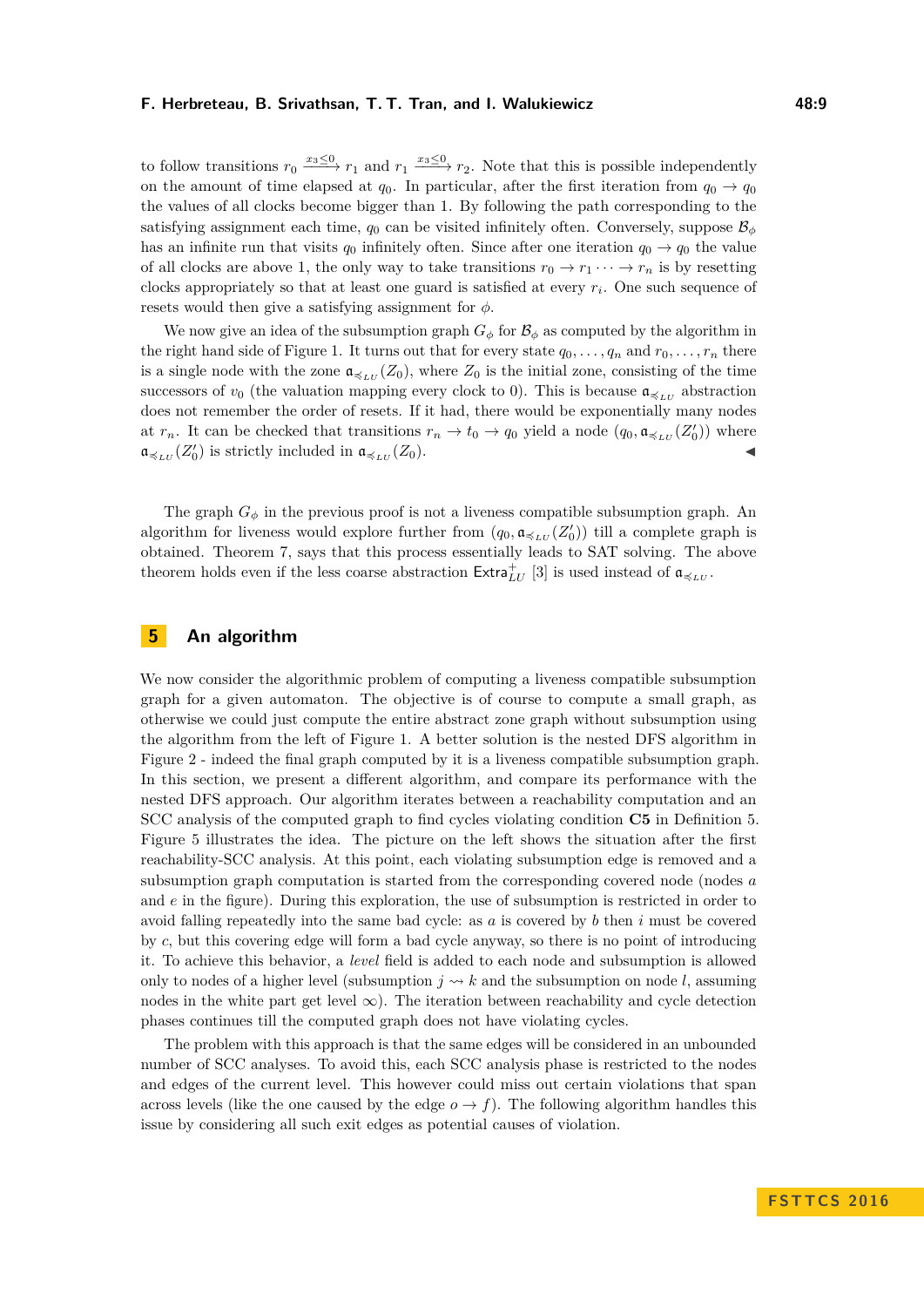#### **48:10 Why Liveness for Timed Automata Is Hard, and What We Can Do About It**

<span id="page-9-0"></span>

**Figure 5** On the left is an illustration of a subsumption graph. An SCC decomposition of this graph gives the nodes that are part of violating cycles, and those that cannot reach violating cycles. On the right, is a re-exploration from bad subsumptions. In the re-exploration, subsumption is restricted to nodes of same level, or nodes that are known not to reach violating cycles.

#### **Iterative SCC based algorithm with subsumption:**

- **Phase 0** Let  $K = 1$  and let  $S_{init}$  and  $S$  be the sets containing the initial (state,zone) pair. **Phase 1** Construct a subsumption graph from nodes in  $S_{init}$ . Set the level field of all nodes in *Sinit* to *K* and let *Sinit* be the pool of nodes to be explored. Every node added in this phase will have level field set to  $K$ . Repeatedly, take a node  $(q, Z)$  from the pool. For every edge  $(q, Z) \Rightarrow (q', Z')$ , add node  $(q', Z')$  to *S* and to the pool unless there is already  $(q', Z_1) \in S$  s.t., either:
	- **1.1**  $a_{\preccurlyeq_{LU}}(Z') = a_{\preccurlyeq_{LU}}(Z_1)$ , or
	- **1.2**  $\mathfrak{a}_{\preccurlyeq_{LU}}(Z')$  ⊂  $\mathfrak{a}_{\preccurlyeq_{LU}}(Z_1)$ , state  $q'$  is non-accepting, node  $(q', Z_1)$  is uncovered and has a level *K* or  $\infty$ .
	- In the first case, add the edge  $(q, Z) \rightarrow (q', Z_1)$  to *S*. In the second case, add the node  $(q', Z')$  to *S* and the edges  $(q, Z) \rightarrow (q', Z')$ ,  $(q', Z') \rightsquigarrow (q', Z_1)$  to *S*. By the end of this phase, graph *S* will be extended with some nodes of level *K*.
- **Phase 2** Consider the subgraph *G<sup>K</sup>* of *S* induced by nodes of level *K*, and containing all the  $\rightarrow$  and  $\rightsquigarrow$  edges between these nodes. Decompose  $G_K$  into maximal SCCs by considering both  $\rightarrow$  and  $\rightsquigarrow$  as the same kind of edges. Mark a maximal SCC as *bad* if:
	- **2.1** either it contains an accepting node and a subsumption edge (both nodes adjacent to the  $\rightsquigarrow$  edge must be in the SCC), or
	- **2.2** it has a node *s* with a successor edge  $s \to s'$  to a node *s'* of level strictly less than *K*. Note that node *s* is in  $G_K$ , but *s'* is not.

For every node in  $G_K$ : set the flag of the node to  $\infty$  if it cannot reach a bad SCC.

**Phase 3** Let  $S_{init}$  be all covered nodes in  $G_K$  which still have level K. Remove the corresponding subsumption edges. Set  $K := K + 1$ .

**Repeat** If *Sinit* is non-empty, restart from Phase 1.

**Final** If *Sinit* is empty, perform an SCC decomposition of *S*. If there is an accepting cycle of  $\rightarrow$  edges, return *non-empty*, else return *empty*.

In the above algorithm, Phase 1 is a reachability computation and Phases 2 and 3 are SCC-analysis. The final phase is a usual cycle detection algorithm.

▶ **Theorem 8.** *A strongly non-Zeno TBA A is non-empty iff the iterative SCC based algorithm with subsumption returns non-empty.*

Although the iterative algorithm performs an unbounded number of calls to an SCC decomposition, each edge is visited in only two SCC decompositions - one in the Phase 2 of the iteration corresponding to the level of the source node when it appeared, and the second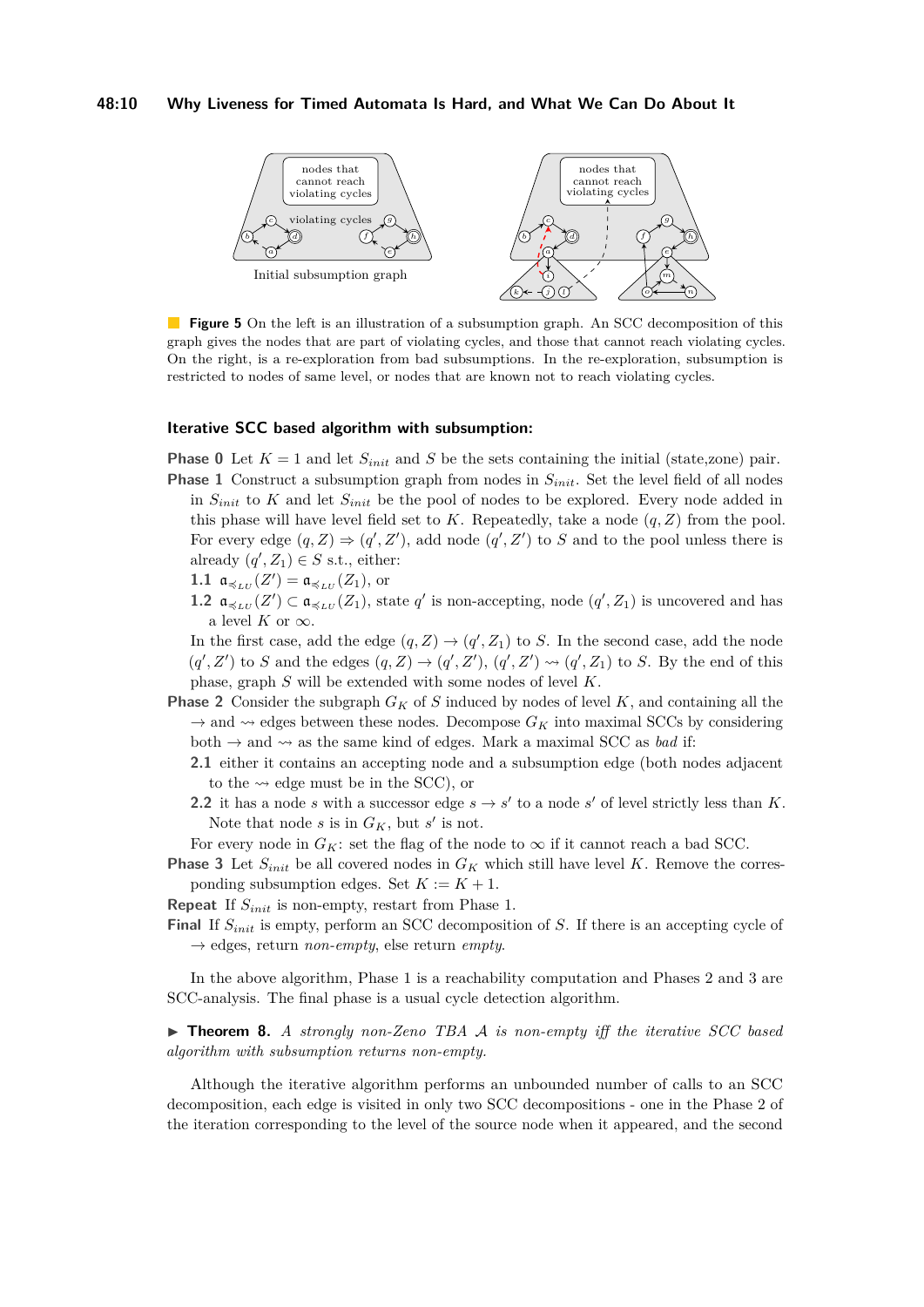<span id="page-10-1"></span>**Table 1** Comparison of the size of liveness invariants generated by nested DFS algorithm, nested DFS algorithm with subsumption [\[11\]](#page-13-5) and our Iterative algorithm running a Topological Search (see [\[10\]](#page-13-14)) on the benchmark from [\[11\]](#page-13-5). We used a Linux station with an Intel i7-2600 3.40GHz processor and 8Gb of memory.

| Prop                    | $\operatorname{Sat}$ | Nested DFS |         | NDFS subsumption |                  | Iterative TS |  |           | UPPAAL TS  |
|-------------------------|----------------------|------------|---------|------------------|------------------|--------------|--|-----------|------------|
|                         |                      | $#$ nodes  | sec.    | $#$ nodes        | sec.             | nodes<br>#   |  | sec.      | $\#$ nodes |
| $Fi\overline{1}$        |                      | 26 651     | $0.2\,$ | 26 651           | 0.2              | 7 7 3 7      |  | $\rm 0.3$ | 7 7 3 7    |
| Fi2                     |                      | 132 808    | 1.4     | 132 808          | $\overline{1.3}$ | 38 238       |  | $1.0\,$   | 38 238     |
| Fi3                     |                      | 26 679     | 0.4     | 26 679           | 0.4              | 20 768       |  | 0.8       | 20 768     |
| FD1                     |                      | 19858      | $0.3\,$ | 18 246           | 0.2              | 705          |  | $0.1\,$   | 705        |
| $\overline{CC1}$        |                      | 786 399    | 31.6    | 786 399          | 32.7             | 15 837       |  | $1.3\,$   | 15 837     |
| $\overline{\text{CC2}}$ |                      | 22 070     | 0.4     | 22 070           | 0.4              | 12 898       |  | $0.3\,$   | 12 898     |

one during the final phase. This gives a constant upper bound on the number of times an edge is visited, irrespective of the number of iterations needed for stabilization. Therefore the time spent by the algorithm is linear in the size of the final graph computed, similar to the algorithm in Figure [2](#page-4-1) which visits each edge twice. Moreover the result is always included in an abstract zone graph (without subsumption).

Let us now compare this approach with the nested DFS algorithm from Figure [2.](#page-4-1) The advantages of our algorithm are clearly visible on a (quite pathological) case of an automaton having no reachable accepting state. In this case, nested DFS does not use subsumption at all as there are no red nodes. On the other hand, the iterative algorithm computes just a reachability subsumption graph. After the first iteration, there would be no bad SCCs, and hence the entire graph would be marked  $\infty$ . Another important class of automata for which we get a significant gain is weak timed Büchi automata (every cycle in a weak TBA consists entirely of accepting nodes or non-accepting nodes). As there can be no SCCs containing both accepting and non-accepting nodes, the iterative algorithm stabilizes after 1 iteration. The automaton of Figure [3](#page-6-0) is a weak Büchi automaton. The nested DFS algorithm computes the entire zone graph - no subsumption will be allowed. The iterative algorithm would allow subsumption on the non-accepting part. It computes the graph consisting of the green and grey nodes. There are examples where the nested DFS approach can outperform the iterative algorithm. Modify the automaton in Figure [3](#page-6-0) as follows: make all states accepting; add another clock *w* and an edge  $0 \xrightarrow{w \geq 5} 2$ . Note that the iterative algorithm cannot use subsumption at all since all nodes are accepting. Moreover this additional edge leads to  $n_1$ : (2, 0  $\leq$  *y* − *x* ∧ *w*  $\geq$  5) which starts a long thread of zones due to the transitions between 2 and 3. Note that  $n:(2,0 \leq y-x \land w \geq 5)$  is subsumed by  $(2,0 \leq y-x)$ . If the NDFS chooses a good order and finishes exploring the latter zone first, it allows subsumption  $n_1 \rightarrow n$ , and avoids computing the subtree below  $n_1$ .

## <span id="page-10-0"></span>**6 Experiments**

We have implemented our algorithm in our tool TChecker. Our implementation includes various optimizations that are not presented in this paper (the algorithm stops after Phase 1 when no accepting state is reachable, covered nodes are not kept in the liveness invariants, etc.). We have compared our algorithm with our own implementation of the nested DFS algorithm with subsumption from [\[11\]](#page-13-5). We have conducted experiments on the classical benchmarks for Timed Automata, that we describe below. We verify properties given by Büchi automata on these standard models. To do this, we take the product of the model with a property automaton, and check for Büchi non-emptiness on this product.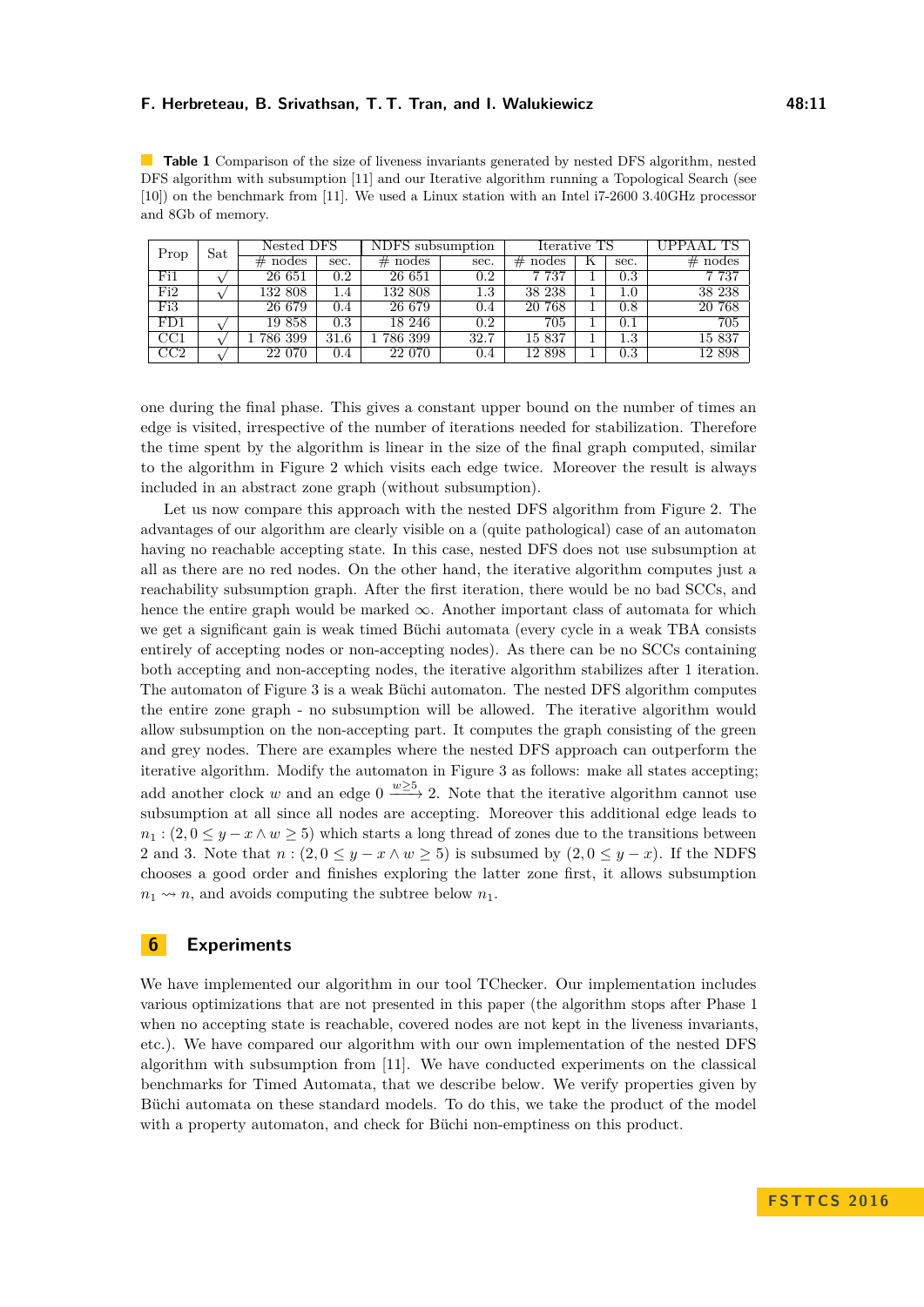#### **48:12 Why Liveness for Timed Automata Is Hard, and What We Can Do About It**

<span id="page-11-0"></span>**Table 2** Comparison of the nested DFS algorithm with subsumption[\[11\]](#page-13-5) and our Iterative algorithm running a Topological Search (see[\[10\]](#page-13-14)) on properties with timed constraints. We used a Linux station with an Intel i7-2600 3.40GHz processor and 8Gb of memory.

| Prop                | Sat | NDFS subsumption    |            | Iterative TS | UPPAAL TS |     |           |
|---------------------|-----|---------------------|------------|--------------|-----------|-----|-----------|
|                     |     | $#$ visited         | #<br>nodes | visited<br># | $#$ nodes |     | $#$ nodes |
| Fig $4$             |     | 58                  | 50         | 116          | 50        | 3   |           |
| (CC3) 8             |     | 16 165              | 16 164     | 219 561      | 205 656   |     | 205 656   |
| CC4)                |     | 44 873              | 35 787     | 449 724      | 150 078   | 282 | 367       |
| CC5) 3              |     | $\overline{240}111$ | 237 548    | 606 421      | 201 740   | 60  | 772       |
| Fi4) 8              |     | 466 572             | 382 936    | 154 854      | 77 427    |     | 77 427    |
| $\langle$ Fi5)<br>4 |     | 48 299              | 24 979     | 88 430       | 29 677    | 17  | 704       |

As a first experiment, we considered the models and properties in [\[11\]](#page-13-5). Fischer's protocol is a mutual-exclusion protocol based on real-time constraints. Let *c* denote the number of processes in critical section. We checked properties (Fi1)  $G(c \le 1)$  mutual exclusion;  $(Fi2)$  GF( $c = 0$ )  $\wedge$  GF( $c = 1$ ) non-blocking from [\[12\]](#page-13-7); and (Fi3) G( $req_1 \implies Fcs_1$ ) every request of process 1 is eventually satisfied. FDDI is a token ring protocol where the communication can be synchronous or asynchronous. We checked property (FD1) FG(*async*1) process 1 eventually communicates asynchronously. Finally, CSMA/CD is a protocol to detect and solve message collisions that is used for communications over Ethernet networks. We checked two properties (CC1)  $\mathsf{G}(collision \implies Factor)$  after a collision, the network becomes active again; and (CC2) FG(*collision* =⇒ G¬*sent*) after some collisions, no message can ever be sent. We consider instances of the 3 models with 7 processes and standard parameter values from the literature.

Table [1](#page-10-1) shows a comparison between the standard nested DFS algorithm, nested DFS algorithm with subsumption [\[11\]](#page-13-5) and our Iterative algorithm. The first column corresponds to the property checked as described above. A tick in the second column indicates that the property holds: the Büchi automaton for the complement has no accepting run. For every algorithm, we report the size of the liveness invariant  $(\# \text{ nodes})$  and the running time (sec.). We also report the maximum level  $(K)$  for the Iterative algorithm. The last column gives the size of the reachability invariant as computed by our implementation of UPPAAL's algorithm [\[16\]](#page-13-15). This is a lower bound on the size of the liveness invariant. Both our Iterative algorithm and UPPAAL's algorithm explore the state-space of the automata using a topological search [\[10\]](#page-13-14).

The results show that our Iterative algorithm computes liveness invariants that are significantly smaller that those computed by both nested-DFS algorithms. Indeed, for all these examples, the reachability invariants are liveness compatible as shown by the comparison to UPPAAL's algorithm. Our algorithm also visits significantly less nodes than nested-DFS algorithms. It stops immediately after Phase 1 for (Fi1) and (CC2) that have no reachable accepting state. Models (Fi2), (FD1) and (CC1) have reachable accepting states, but no bad SCC. As a result, the Iterative algorithm stops after Phase 2 and skips Phase 3 and the final phase. Finally, (Fi3) has an accepting run that is found during Phase 2.

We have also compared the algorithms on examples that are particularly difficult for Iterative algorithm. The results are shown in Table [2.](#page-11-0) We report for each model the number of visited nodes ( $\#$  visited) and the size of the liveness invariants ( $\#$  nodes). We also compare to the size of reachability invariants generated by UPPAAL's algorithm. The first example corresponds to the automaton in Figure [4.](#page-7-1) Since it is built from a formula that is satisfiable, the automaton has an accepting run. However, the accepting cycle spans over two levels. As a result, our Iterative algorithm required 2 refinements  $(K = 3)$ , and it had to run all phases to detect the accepting run. The nested-DFS algorithm explores significantly less nodes.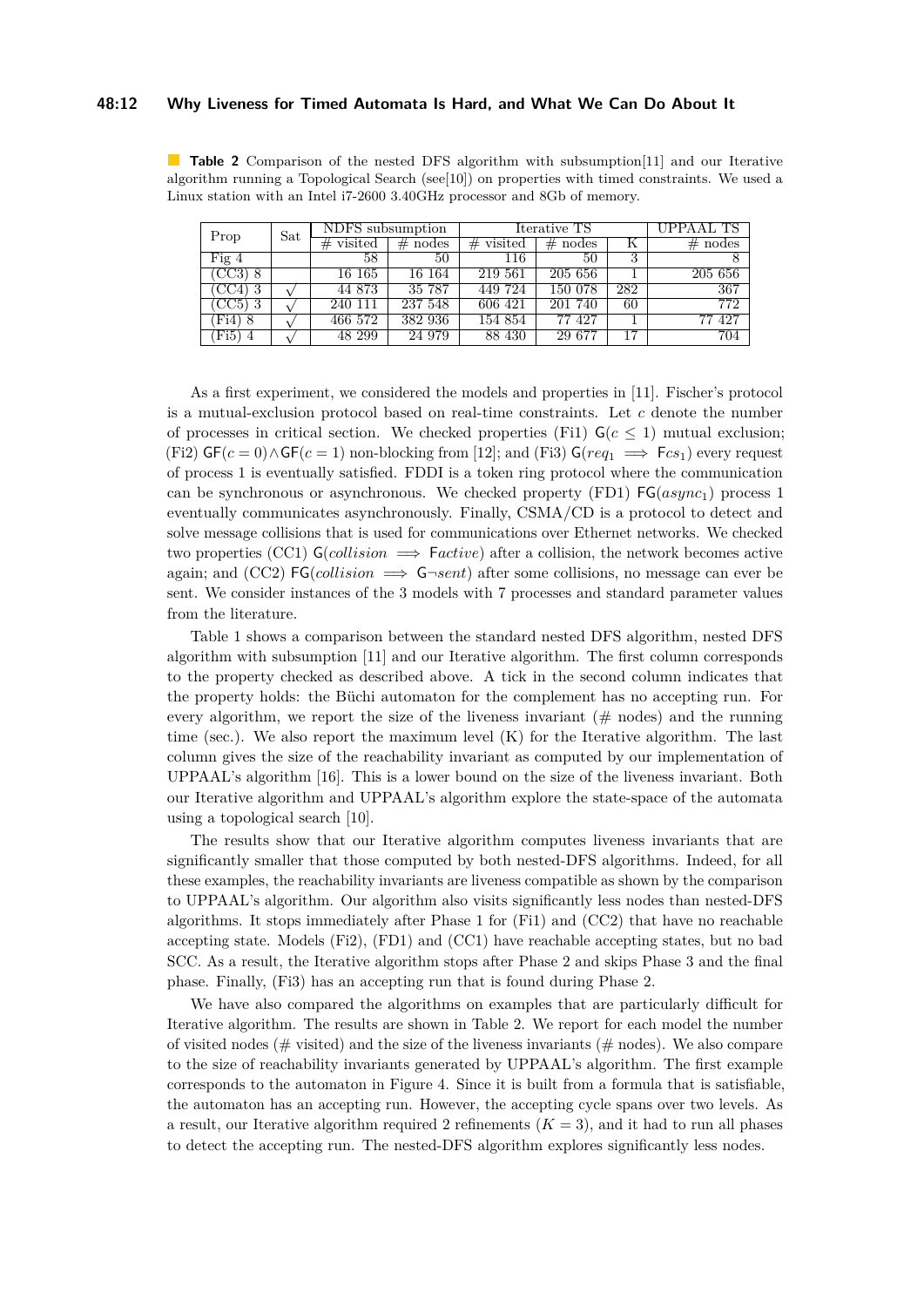<span id="page-12-0"></span>

**Figure 6** Model of CSMA/CD: station (left) and bus (middle); property (CC3) (right).

The other examples are built from the CSMA/CD model (CC) and the Fischer model (Fi) described above. We consider timed specifications with timed constraints that make covering harder. Property (CC3) is depicted in Figure [6](#page-12-0) (right). The automaton checks that station 1 tries to transmit fast enough, and that it often achieves successful transmissions. Property (CC4) is a variation of (CC3) where cycles can be iterated only a bounded number of times. This is achieved by adding a new clock  $t_4$  that is never reset, and an invariant  $t_4 \leq K$  to the accepting state. Property (CC5) checks that if collisions are infrequent and station 1 tries infinitely often to send, then it effectively sends messages infinitely often. Property (Fi4) expresses that if process 1 can infinitely often access the critical section for *K* time units, then it enters the critical section infinitely often. Finally, property (Fi5) checks that process 1 requests access to the critical section frequently, but is only granted access in a certain time window. As for (CC4) the cycles in (Fi5) can be iterated only a bounded number of times.

Property (CC3) has accepting runs, thus the nested-DFS algorithm with subsumption performs significantly better than our Iterative algorithm. Indeed, the Iterative algorithm first computes a reachability invariant in Phase 1 before being able to detect the accepting run in Phase 2. Properties (CC4) and (Fi5) with bounded iterations of cycles are difficult for our Iterative algorithm. These two automata generate many bad SCCs, hence many refinements. At each refinement step, our algorithm needs to generate many new nodes as covering is restricted to nodes within the same level (or nodes with level  $\infty$ ). This results in bigger liveness invariants than those computed by nested-DFS algorithm with subsumption. On the examples (CC5) and (Fi4), on the contrary, our algorithm generates smaller invariants than nested-DFS with subsumption. Notice that in most examples, the liveness invariants computed by both algorithms are huge w.r.t. reachability invariants computed by UPPAAL's algorithm.

Finally, the case of CSMA/CD gives an interesting motivation for testing Büchi properties. Indeed property (CC2) holds for the CSMA/CD model. As a result, the model is not correct since communications should be enabled after a collision. It turns out that a transition is missing in the widely used model [\[14,](#page-13-16) [17\]](#page-13-17). In consequence, once some process enters in a collision, no process can send a message afterwards. The model can be fixed by allowing the *busy* action in state *RET RY* as shown in Figure [6.](#page-12-0) This example confirms once more that timed models are compact descriptions of complicated behaviors due to both parallelism and interaction between clocks. Büchi properties can be extremely useful in making sure that a model works as intended.